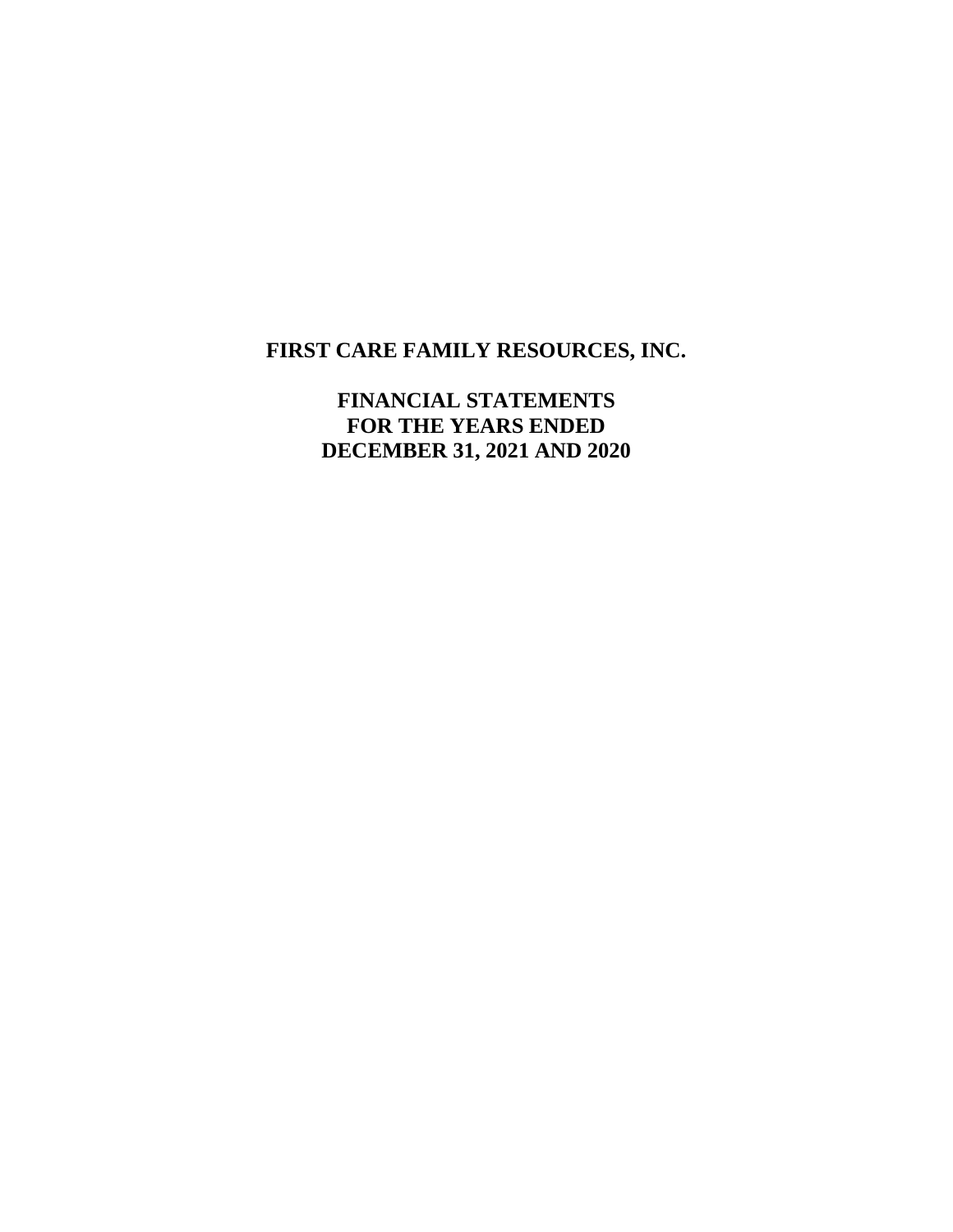# **FIRST CARE FAMILY RESOURCES, INC. TABLE OF CONTENTS**

#### Page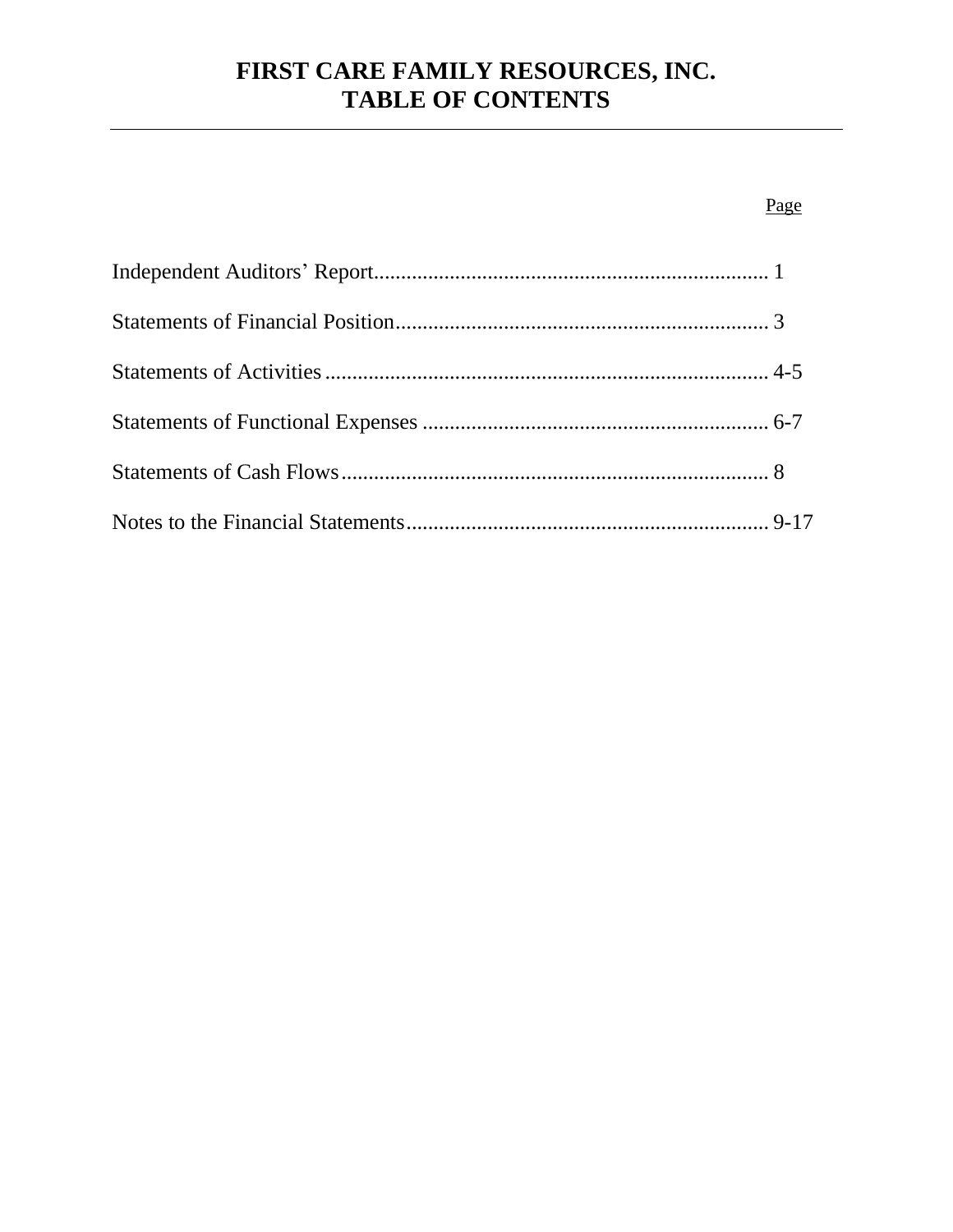GARY B. SELLARI, CPA\*/PFS, MSM SCOTT A. STEIN, CPA\*\*\* SUZI J. RAPP, CPA\*, MAC B. CHARLES SELLARI, CPA\*, MTAX J. RONALD ANDERSON, CPA\*\*/ABV TOM KEYS, CPA\*, CGMA

VICTORIA BOLSKAR, CPA\*\*\*\*, LTD DUSTAN J. BROWN, CPA\*\*\*\*\* MARY L. CONTESSA, CPA\*, PA STEVE A. GOINDOO, CPA\*\*\*/PFS, MTAX, CFP® SHARON HOWARD, CPA, CMA, MST\*\*\*\*\*\*\*\*<br>CANDACE ANTEZANA KLOTZBIER, CPA\*<br>CHRISTINE M. MCKENNA, CPA\*\*\*\*\*<br>ROBERT REYNOLDS, CPA\*\*\*\*\*\* JAMIE M. RUSSO, CPA\* JANET SCALZITTI, CPA\*\*\*\*\*\*\* APRIL M. SINNOTT, CPA\* ARTHUR J. SINNOTT, CPA\*\*\*

BARBARA AHEARN-DUNN, EA KELLY BEACH, EA JACQUELINE CARTIER, EA ANTHONY J. SELLARI, EA



**Certified Public Accountants and Consultants** 580 Village Boulevard, Suite 110 West Palm Beach, FL 33409 Phone: (561) 686-1110 Fax: (561) 686-1330 info@dbmscpa.com

#### **INDEPENDENT AUDITORS' REPORT**

MEMBERS

AMERICAN INSTITUTE OF CERTIFIED PUBLIC ACCOUNTANTS

FLORIDA INSTITUTE OF CERTIFIED PUBLIC ACCOUNTANTS

WILBUR F. DIVINE, III, CPA (1896-1964) WILBUR F. DIVINE, IV, CPA (1925-1989) JAMES A. BLALOCK, CPA (1914-1996) G. MICHAEL MARTIN, CPA (1945-2014)

\*REGULATED BY THE STATE OF FL \*\*REGULATED BY THE STATE OF FL AND THE STATE OF TN<br>REGULATED BY THE STATE OF FL\*<br>AND THE STATE OF NY<br>REGULATED BY THE STATE OF WI\*\*\*\* \*\*\*\*\*REGULATED BY THE STATE OF FL AND THE STATE OF NJ \*\*\*\*\*\*REGULATED BY THE STATE OF NJ \*\*\*\*\*\*\*REGULATED BY THE STATE OF NY \*\*\*\*\*\*\*\*REGULATED BY THE STATE OF FL AND THE STATE OF NC

To the Board of Directors of First Care Family Resources, Inc. West Palm Beach, Florida

#### **Opinion**

We have audited the accompanying financial statements of First Care Family Resources, Inc. (a nonprofit organization) which comprise the statements of financial position as of December 31, 2021 and 2020 and the related statements of activities and cash flows for the years then ended, and the related notes to the financial statements.

In our opinion, the financial statements referred to above present fairly, in all material respects, the financial position of First Care Family Resources, Inc as of December 31, 2021 and 2020, and the results of its operations and its cash flows for the years then ended in accordance with accounting principles generally accepted in the United States of America.

#### **Basis for Opinion**

We conducted our audits in accordance with auditing standards generally accepted in the United States of America. Our responsibilities under those standards are further described in the Auditor's Responsibilities for the Audit of the Financial Statements section of our report. We are required to be independent of First Care Family Resources, Inc and to meet our other ethical responsibilities in accordance with the relevant ethical requirements relating to our audits. We believe that the audit evidence we have obtained is sufficient and appropriate to provide a basis for our audit opinion.

#### **Responsibilities of Management for the Financial Statements**

Management is responsible for the preparation and fair presentation of these financial statements in accordance with accounting principles generally accepted in the United States of America; this includes the design, implementation, and maintenance of internal control relevant to the preparation and fair presentation of financial statements that are free from material misstatement, whether due to fraud or error.

In preparing the financial statements, management is required to evaluate whether there are conditions or events, considered in the aggregate, that raise substantial doubt about First Care Family Resources Inc's ability to continue as a going concern within one year after the date that the financial statements are available to be issued.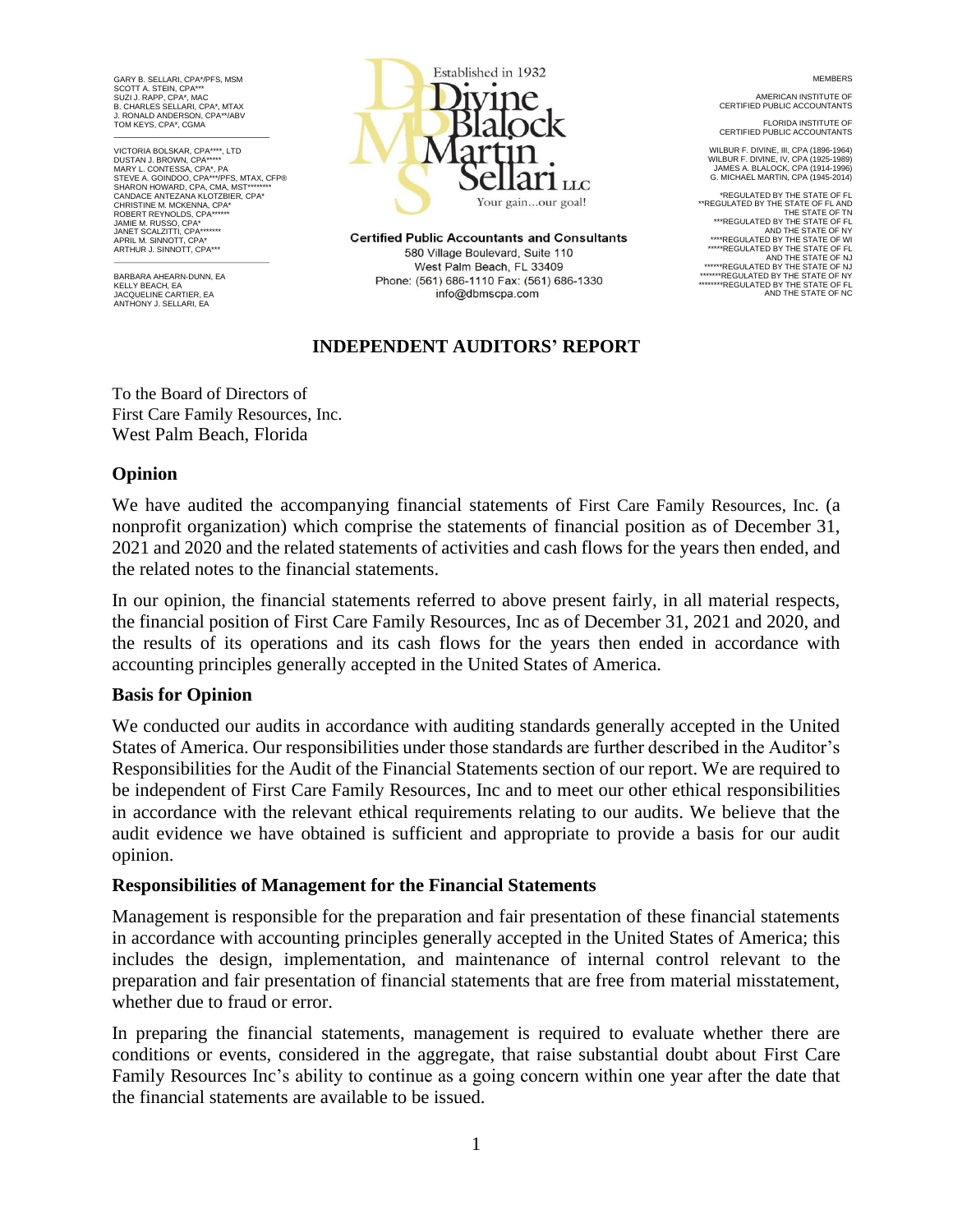#### **Auditor's Responsibilities for the Audit of the Financial Statements**

Our objectives are to obtain reasonable assurance about whether the financial statements as a whole are free from material misstatement, whether due to fraud or error, and to issue an auditor's report that includes our opinion. Reasonable assurance is a high level of assurance but is not absolute assurance and therefore is not a guarantee that an audit conducted in accordance with generally accepted auditing standards will always detect a material misstatement when it exists. The risk of not detecting a material misstatement resulting from fraud is higher than for one resulting from error, as fraud may involve collusion, forgery, intentional omissions, misrepresentations, or the override of internal control. Misstatements, including omissions, are considered material if there is a substantial likelihood that, individually or in the aggregate, they would influence the judgment made by a reasonable user based on the financial statements.

In performing an audit in accordance with generally accepted auditing standards, we:

- Exercise professional judgment and maintain professional skepticism throughout the audit.
- Identify and assess the risks of material misstatement of the financial statements, whether due to fraud or error, and design and perform audit procedures responsive to those risks. Such procedures include examining, on a test basis, evidence regarding the amounts and disclosures in the financial statements.
- Obtain an understanding of internal control relevant to the audit in order to design audit procedures that are appropriate in the circumstances, but not for the purpose of expressing an opinion on the effectiveness of First Care Family Resources, Inc internal control. Accordingly, no such opinion is expressed.
- Evaluate the appropriateness of accounting policies used and the reasonableness of significant accounting estimates made by management, as well as evaluate the overall presentation of the financial statements.
- Conclude whether, in our judgment, there are conditions or events, considered in the aggregate, that raise substantial doubt about First Care Family Resources, Inc's ability to continue as a going concern for a reasonable period of time.

We are required to communicate with those charged with governance regarding, among other matters, the planned scope and timing of the audit, significant audit findings, and certain internal control related matters that we identified during the audit.

# *Divine, Blalock, Martin & Sellari, LLC*

**DIVINE, BLALOCK, MARTIN & SELLARI, LLC West Palm Beach, Florida May 3, 2022**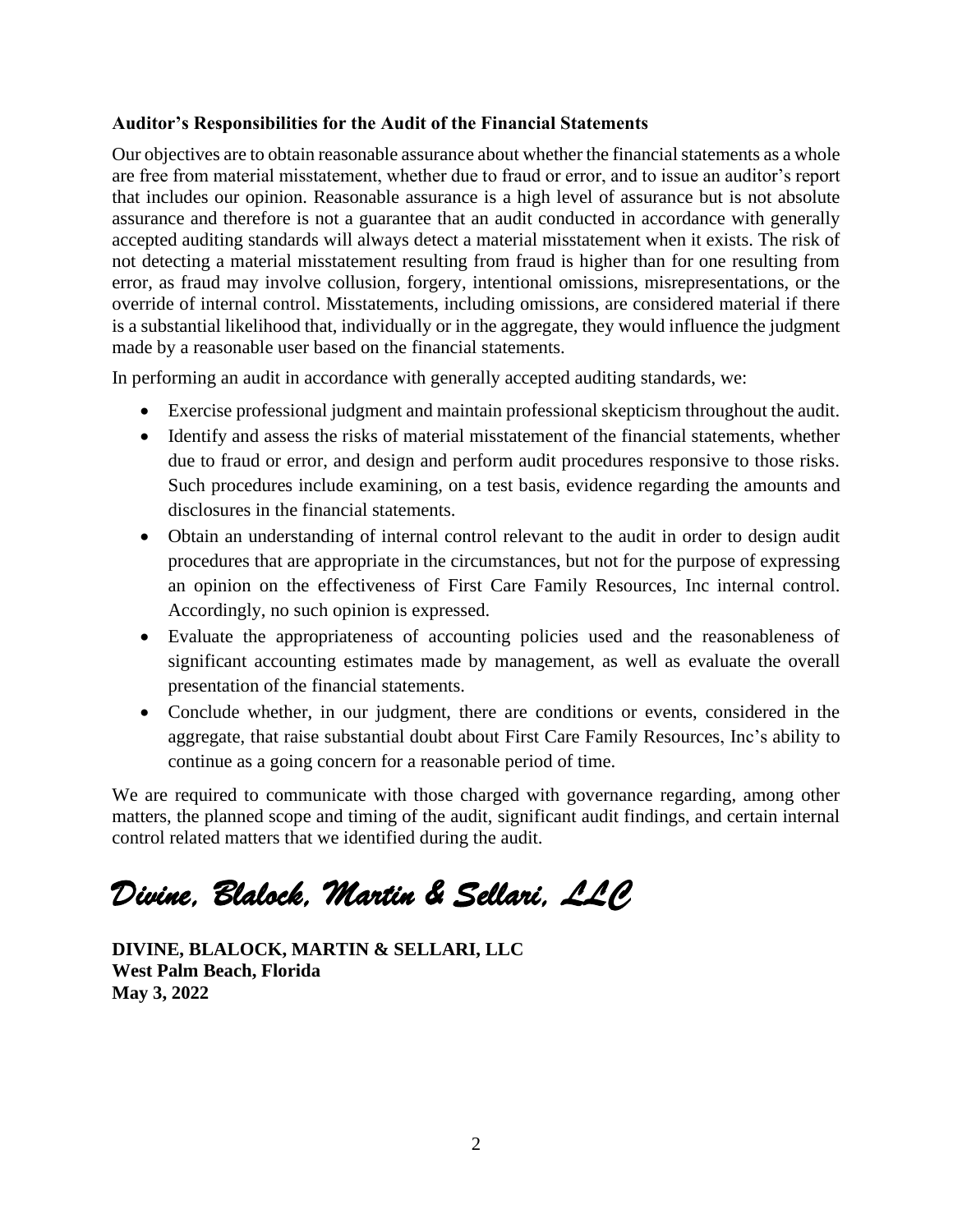# **FIRST CARE FAMILY RESOURCES, INC. STATEMENTS OF FINANCIAL POSITION AS OF DECEMBER 31, 2021 AND 2020**

|                                                       | 2021            |               | 2020      |
|-------------------------------------------------------|-----------------|---------------|-----------|
| <b>Assets</b>                                         |                 |               |           |
| <b>Current</b> assets                                 |                 |               |           |
| Cash and cash equivalents                             | \$<br>2,604,541 | $\mathbb{S}$  | 1,424,350 |
| Unconditional promises to give $\&$ other receivables | 318,052         |               | 203,186   |
| Employee retention credit receivable                  | 259,727         |               |           |
| Pregnancy clinic supplies                             | 3,263           |               | 4,487     |
| Prepaid expenses                                      | 51,817          |               | 49,646    |
| Total current assets                                  | 3,237,400       |               | 1,681,669 |
| Unconditional promises to give, noncurrent            |                 |               | 50,000    |
| Property and equipment, net                           | 78,283          |               | 127,198   |
| Deposits and other assets                             | 16,587          |               | 21,566    |
| Total other assets                                    | 94,870          |               | 198,764   |
| <b>Total assets</b>                                   | 3,332,270       | $\mathcal{S}$ | 1,880,433 |
| <b>Liabilities and net assets</b>                     |                 |               |           |
| <b>Current liabilities</b>                            |                 |               |           |
| Accounts payable                                      | \$<br>45,121    | $\mathcal{S}$ | 28,383    |
| Accrued vacation and other expenses                   | 115,985         |               | 88,020    |
| Total current liabilities                             | 161,106         |               | 116,403   |
| Long-term debt - PPP loan                             | 222,194         |               | 233,023   |
| <b>Total liabilities</b>                              | 383,300         |               | 349,426   |
| Net assets                                            |                 |               |           |
| Without donor restrictions                            |                 |               |           |
| Board designated for future liquidity needs           | 239,975         |               | 239,975   |
| Undesignated                                          | 2,686,902       |               | 1,229,112 |
| Total without donor restrictions                      | 2,926,877       |               | 1,469,087 |
| With donor restrictions                               | 22,093          |               | 61,920    |
| Total net assets                                      | 2,948,970       |               | 1,531,007 |
| <b>Total liabilities and net assets</b>               | \$<br>3,332,270 | \$            | 1,880,433 |

*The accompanying notes are an integral part of these financial statements.*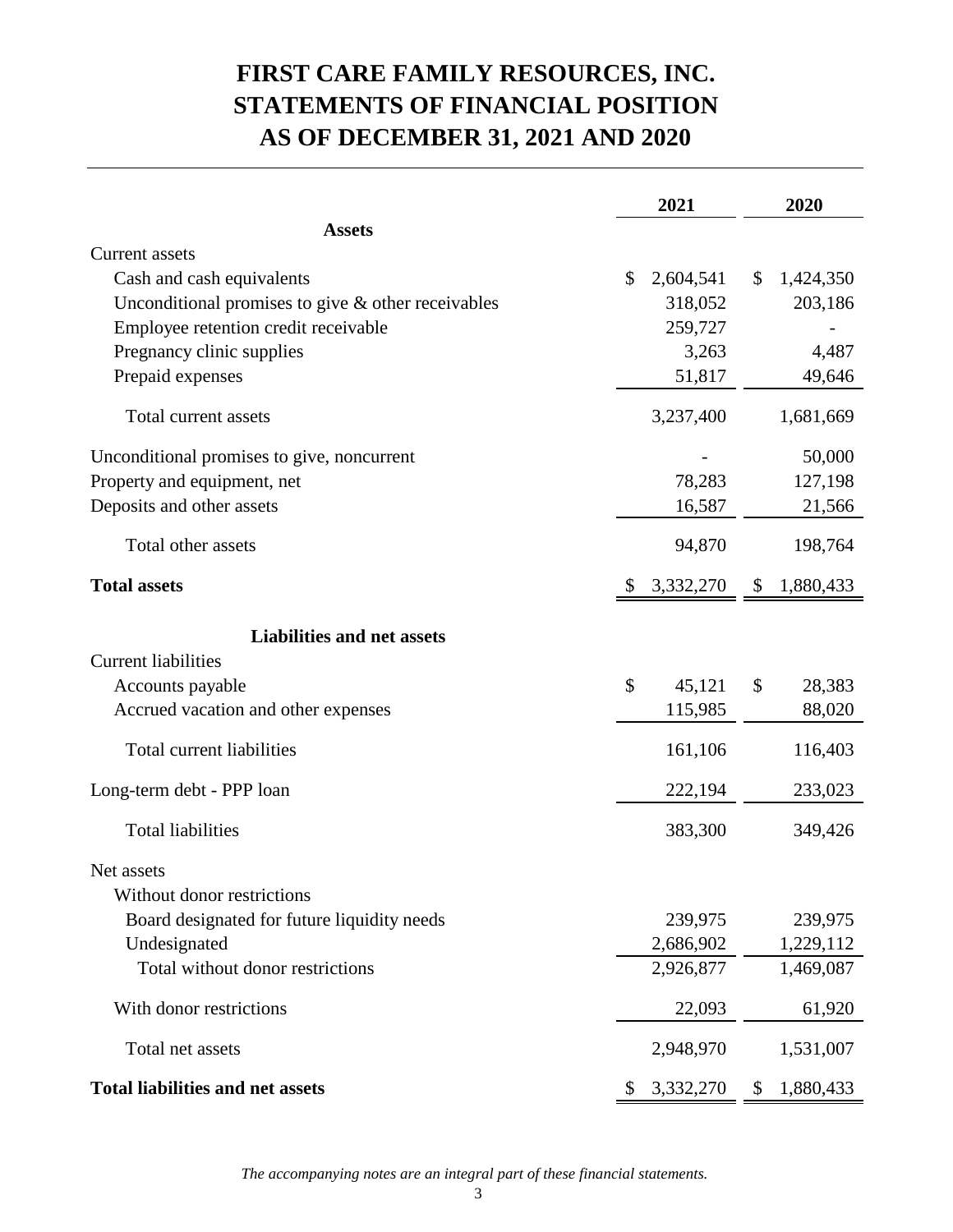# **FIRST CARE FAMILY RESOURCES, INC. STATEMENT OF ACTIVITIES FOR THE YEAR ENDED DECEMBER 31, 2021**

|                                       | <b>Without Donor</b><br>Restrictions |           | <b>With Donor</b><br>Restrictions |           |              | Total     |
|---------------------------------------|--------------------------------------|-----------|-----------------------------------|-----------|--------------|-----------|
|                                       |                                      |           |                                   |           |              |           |
| <b>Revenue and support:</b>           |                                      |           |                                   |           |              |           |
| Contributions and gifts               | \$                                   | 1,583,558 | \$                                | 7,851     | $\mathbb{S}$ | 1,591,409 |
| Special events                        |                                      | 1,471,833 |                                   |           |              | 1,471,833 |
| Interest and other income, net        |                                      | 285,613   |                                   |           |              | 285,613   |
| Gifts in kind                         |                                      | 12,715    |                                   |           |              | 12,715    |
| PPP loan forgiveness                  |                                      | 233,023   |                                   |           |              | 233,023   |
| Net assets released from restrictions |                                      | 47,678    |                                   | (47, 678) |              |           |
| <b>Total revenue and support</b>      |                                      | 3,634,420 |                                   | (39, 827) |              | 3,594,593 |
| <b>Expenses:</b>                      |                                      |           |                                   |           |              |           |
| Program services                      |                                      | 1,504,263 |                                   |           |              | 1,504,263 |
| Management and general                |                                      | 392,739   |                                   |           |              | 392,739   |
| Fundraising                           |                                      | 279,628   |                                   |           |              | 279,628   |
| <b>Total expenses</b>                 |                                      | 2,176,630 |                                   |           |              | 2,176,630 |
| Change in Net Assets                  |                                      | 1,457,790 |                                   | (39, 827) |              | 1,417,963 |
| Net assets at beginning of the year   |                                      | 1,469,087 |                                   | 61,920    |              | 1,531,007 |
| Net assets at end of year             |                                      | 2,926,877 | \$                                | 22,093    | S            | 2,948,970 |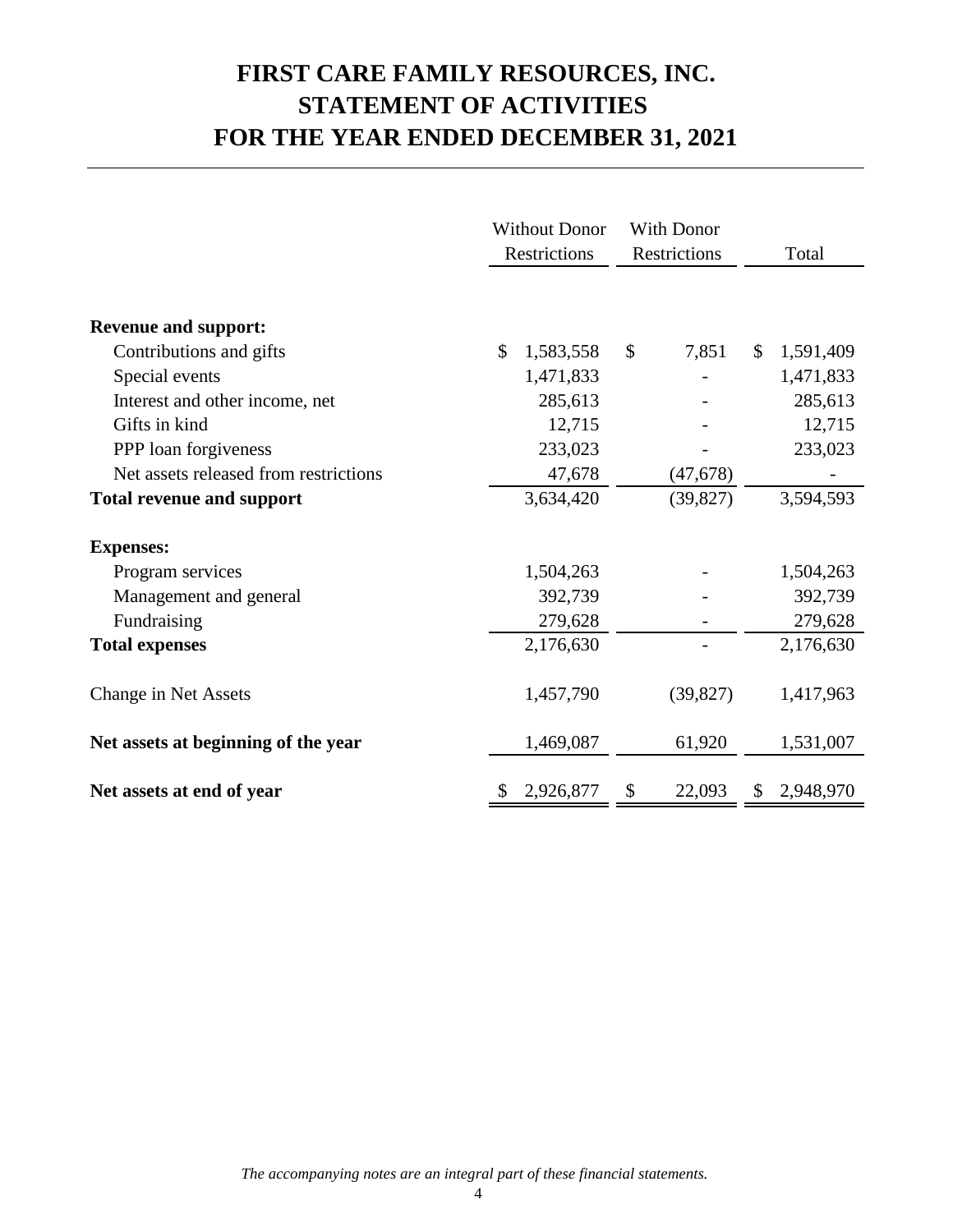# **FIRST CARE FAMILY RESOURCES, INC. STATEMENT OF ACTIVITIES FOR THE YEAR ENDED DECEMBER 31, 2020**

|                                       | <b>Without Donor</b><br>Restrictions |           | <b>With Donor</b><br>Restrictions |           |              | Total     |
|---------------------------------------|--------------------------------------|-----------|-----------------------------------|-----------|--------------|-----------|
|                                       |                                      |           |                                   |           |              |           |
|                                       |                                      |           |                                   |           |              |           |
| <b>Revenue and support:</b>           | $\mathcal{S}$                        |           | \$                                |           | $\mathbb{S}$ |           |
| Contributions and gifts               |                                      | 1,419,844 |                                   | 3,109     |              | 1,422,953 |
| Fees                                  |                                      | 1,018     |                                   |           |              | 1,018     |
| Special events                        |                                      | 535,614   |                                   |           |              | 535,614   |
| Interest and other income, net        |                                      | 20,236    |                                   |           |              | 20,236    |
| Gifts in kind                         |                                      | 14,916    |                                   |           |              | 14,916    |
| Net assets released from restrictions |                                      | 94,479    |                                   | (94, 479) |              |           |
| <b>Total revenue and support</b>      |                                      | 2,086,107 |                                   | (91, 370) |              | 1,994,737 |
| <b>Expenses:</b>                      |                                      |           |                                   |           |              |           |
| Program services                      |                                      | 1,382,307 |                                   |           |              | 1,382,307 |
| Management and general                |                                      | 334,763   |                                   |           |              | 334,763   |
| Fundraising                           |                                      | 213,155   |                                   |           |              | 213,155   |
| <b>Total expenses</b>                 |                                      | 1,930,225 |                                   |           |              | 1,930,225 |
| Change in Net Assets                  |                                      | 155,882   |                                   | (91, 370) |              | 64,512    |
| Net assets at beginning of the year   |                                      | 1,313,205 |                                   | 153,290   |              | 1,466,495 |
| Net assets at end of year             |                                      | 1,469,087 | \$                                | 61,920    | S            | 1,531,007 |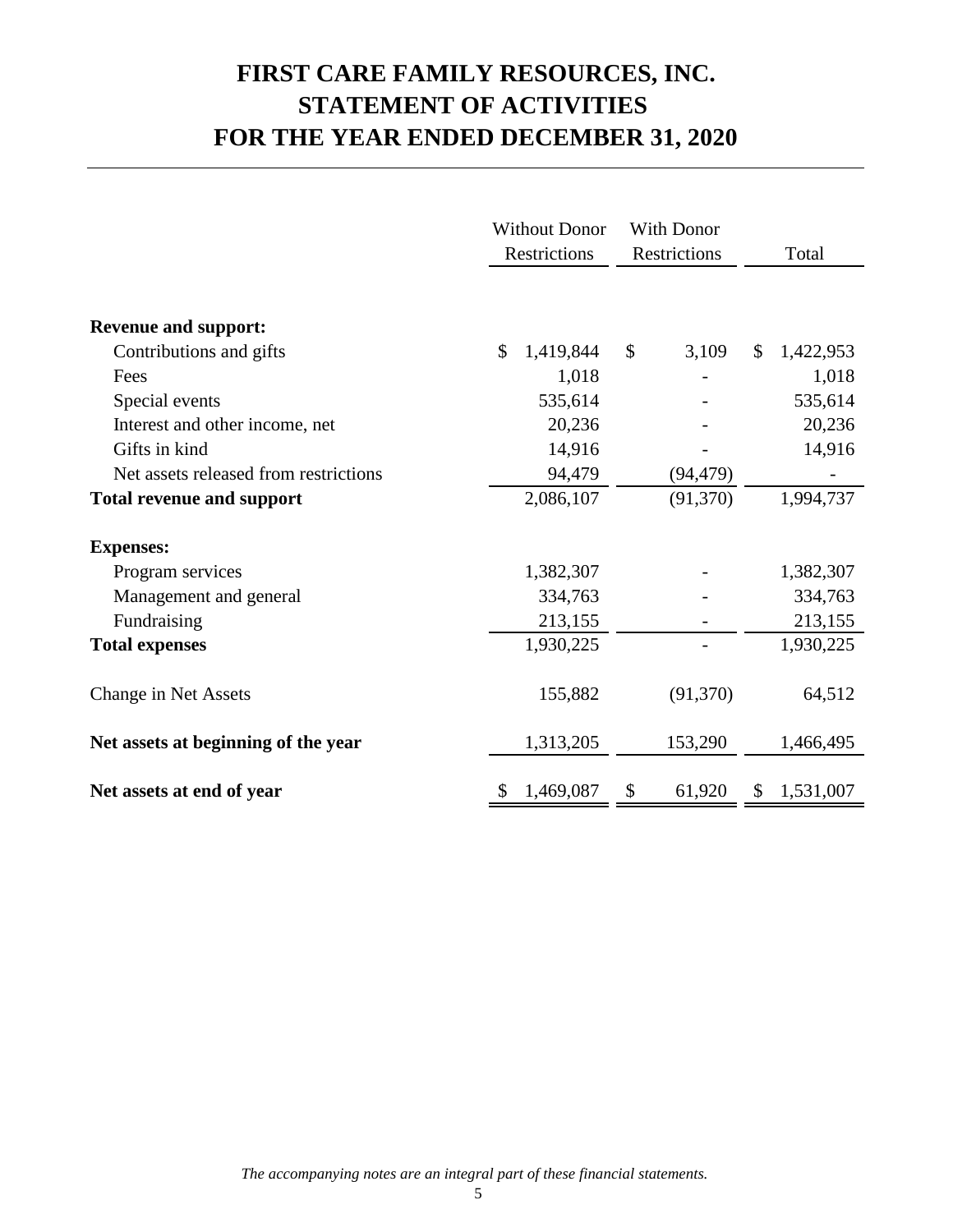# **FIRST CARE FAMILY RESOURCES, INC. STATEMENT OF FUNCTIONAL EXPENSES FOR THE YEAR ENDED DECEMBER 31, 2021**

|                                              |    | Program<br><b>Services</b> | <b>Management</b><br>and General | <b>Fundraising</b> |               | <b>Total</b> |
|----------------------------------------------|----|----------------------------|----------------------------------|--------------------|---------------|--------------|
| Salaries and employee benefits               | \$ | 774,686                    | \$<br>252,628                    | \$<br>121,275      | $\mathcal{S}$ | 1,148,589    |
| Payroll taxes                                |    | 58,040                     | 18,675                           | 9,001              |               | 85,716       |
| Health insurance                             |    | 35,983                     | 11,293                           | 1,516              |               | 48,792       |
| Retirement benefits                          |    | 14,725                     | 6,723                            | 3,193              |               | 24,641       |
| Workers compensation                         |    | 2,628                      | 1,018                            | 400                |               | 4,046        |
|                                              |    |                            |                                  |                    |               |              |
|                                              |    | 886,062                    | 290,337                          | 135,385            |               | 1,311,784    |
| Advertising                                  |    |                            |                                  | 2,784              |               | 2,784        |
| Building rent                                |    | 249,201                    | 12,208                           | 18,091             |               | 279,500      |
| Client counseling and medical                |    | 23,101                     |                                  |                    |               | 23,101       |
| <b>Client Acquisition and Management Fee</b> |    | 175,363                    |                                  |                    |               | 175,363      |
| Computer and website expense                 |    | 22,727                     | 5,874                            | 6,073              |               | 34,674       |
| Conferences and meetings                     |    |                            | 11,816                           |                    |               | 11,816       |
| Insurance                                    |    | 13,595                     | 2,533                            | 1,838              |               | 17,966       |
| Interest expense                             |    |                            | 2,844                            |                    |               | 2,844        |
| Legal and accounting                         |    |                            | 11,625                           |                    |               | 11,625       |
| Office expense                               |    | 7,562                      | 35,807                           | 2,686              |               | 46,055       |
| Other                                        |    | 5,289                      | 3,223                            | 7,101              |               | 15,613       |
| Postage and delivery                         |    | 5                          | 495                              | 15,915             |               | 16,415       |
| Printing and publications                    |    | 12,195                     | 19                               | 23,677             |               | 35,891       |
| Relocation and maintenance                   |    | 32,191                     | 1,383                            | 817                |               | 34,391       |
| Special events expense                       |    |                            | $\overline{\phantom{a}}$         | 62,312             |               | 62,312       |
| Staff and volunteer training                 |    | 2,075                      | 10,891                           | 80                 |               | 13,046       |
| Telephone                                    |    | 15,509                     | 2,415                            | 1,690              |               | 19,614       |
| Travel                                       |    |                            | 93                               | 84                 |               | 177          |
| Utilities                                    |    | 10,107                     | 577                              | 856                |               | 11,540       |
| Total expenses before depreciation           |    | 1,454,982                  | 392,140                          | 279,389            |               | 2,126,511    |
| Depreciation                                 |    | 49,281                     | 599                              | 239                |               | 50,119       |
| Total expenses                               | P. | 1,504,263                  | \$<br>392,739                    | \$<br>279,628      | \$            | 2,176,630    |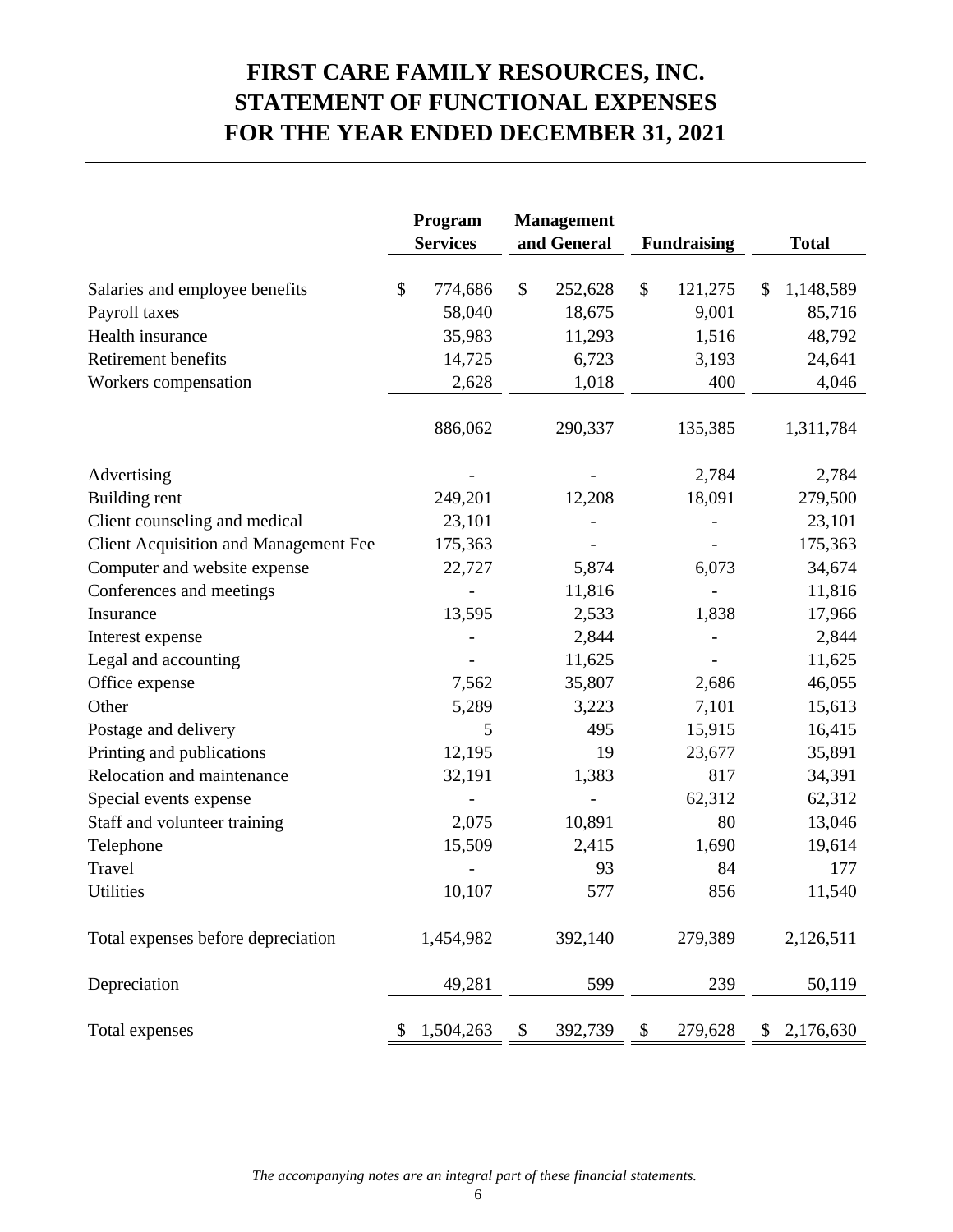# **FIRST CARE FAMILY RESOURCES, INC. STATEMENT OF FUNCTIONAL EXPENSES FOR THE YEAR ENDED DECEMBER 31, 2020**

|                                    | Program<br><b>Services</b> | <b>Management</b><br>and General | <b>Fundraising</b> | <b>Total</b>    |
|------------------------------------|----------------------------|----------------------------------|--------------------|-----------------|
| Salaries and employee benefits     | \$<br>774,830              | \$<br>236,994                    | \$<br>64,074       | 1,075,898<br>\$ |
| Payroll taxes                      | 55,650                     | 19,523                           | 4,634              | 79,807          |
| Health insurance                   | 39,813                     | 10,118                           | 1,380              | 51,311          |
| Retirement benefits                | 14,319                     | 5,262                            | 1,118              | 20,699          |
| Workers compensation               | 2,750                      | 838                              | 228                | 3,816           |
|                                    | 887,362                    | 272,735                          | 71,434             | 1,231,531       |
| Advertising                        | 98,674                     |                                  | 5,520              | 104,194         |
| <b>Building rent</b>               | 257,576                    | 8,486                            | 17,564             | 283,626         |
| Client counseling and medical      | 17,463                     |                                  |                    | 17,463          |
| Computer and website expense       | 19,783                     | 4,832                            | 7,331              | 31,946          |
| Conferences and meetings           | 5,844                      | 3,145                            |                    | 8,989           |
| Insurance                          | 14,397                     | 2,642                            | 1,693              | 18,732          |
| Interest                           |                            | 1,623                            |                    | 1,623           |
| Legal and accounting               |                            | 8,500                            |                    | 8,500           |
| Office expense                     | 4,767                      | 20,263                           | 2,520              | 27,550          |
| Other                              | 4,747                      | 2,117                            | 6,137              | 13,001          |
| Postage and delivery               | 114                        | 313                              | 17,129             | 17,556          |
| Printing and publications          | 2,680                      | 3,762                            | 25,494             | 31,936          |
| Relocation and maintenance         | 13,827                     | 668                              | 368                | 14,863          |
| Special events expense             |                            |                                  | 53,437             | 53,437          |
| Staff and volunteer training       | 2,035                      | 1,772                            | 16                 | 3,823           |
| Telephone                          | 18,269                     | 1,532                            | 2,741              | 22,542          |
| Travel                             |                            | 208                              | 370                | 578             |
| <b>Utilities</b>                   | 10,614                     | 589                              | 907                | 12,110          |
| Total expenses before depreciation | 1,358,152                  | 333,187                          | 212,661            | 1,904,000       |
| Depreciation                       | 24,155                     | 1,576                            | 494                | 26,225          |
| Total expenses                     | 1,382,307                  | \$<br>334,763                    | \$<br>213,155      | 1,930,225<br>\$ |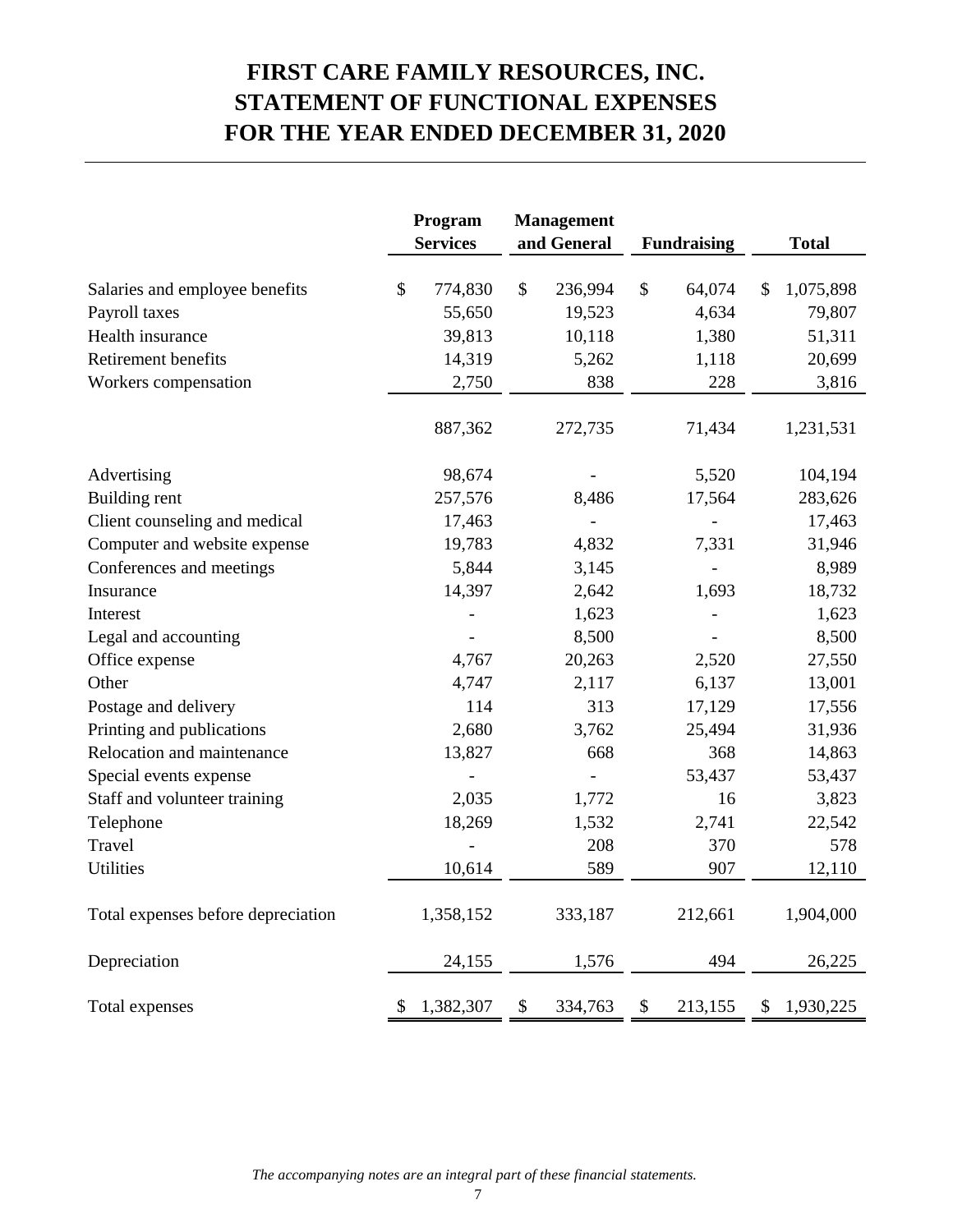# **FIRST CARE FAMILY RESOURCES, INC. STATEMENTS OF CASH FLOWS FOR THE YEARS ENDED DECEMBER 31, 2021 AND 2020**

|                                                               | 2021            |               | 2020      |
|---------------------------------------------------------------|-----------------|---------------|-----------|
| <b>Cash flows from operating activities:</b>                  |                 |               |           |
| Increase (decrease) in net assets                             | \$<br>1,417,963 | $\mathcal{S}$ | 64,512    |
| Adjustments to reconcile increase (decrease) in net assets to |                 |               |           |
| net cash provided by (used in) operating activities:          |                 |               |           |
| Depreciation and amortization                                 | 50,119          |               | 26,225    |
| PPP loan forgiveness                                          | (233, 023)      |               |           |
| Changes in operating assets $&$ liabilities                   |                 |               |           |
| Unconditional promise to give $&$ other receivables           | (324, 593)      |               | 13,834    |
| Pregnancy clinic supplies                                     | 1,224           |               | 2,428     |
| Prepaid expenses                                              | (2,171)         |               | 17,790    |
| Deposits and other assets                                     | 4,979           |               | 153       |
| Accounts payable                                              | 16,738          |               | (6,287)   |
| Accrued vacation and other liabilities                        | 27,965          |               | 15,117    |
| Deferred revenue                                              |                 |               | (7,884)   |
| Net cash provided by (used in) operating activities           | 959,201         |               | 125,888   |
| <b>Cash flows from investing activities:</b>                  |                 |               |           |
| Purchase of fixed assets                                      | (1,204)         |               | (1,672)   |
| Net cash provided by (used in) investing activities           | (1,204)         |               | (1,672)   |
| <b>Cash flows from financing activities:</b>                  |                 |               |           |
| Proceeds from long-term debt                                  | 222,194         |               | 233,023   |
| Net cash provided by (used in) financing activities           | 222,194         |               | 233,023   |
| Increase (decrease) in cash and cash equivalents              | 1,180,191       |               | 357,239   |
| Cash and cash equivalents, beginning of year                  | 1,424,350       |               | 1,067,111 |
| Cash and cash equivalents, end of year                        | \$<br>2,604,541 | \$            | 1,424,350 |

*The accompanying notes are an integral part of these financial statements* .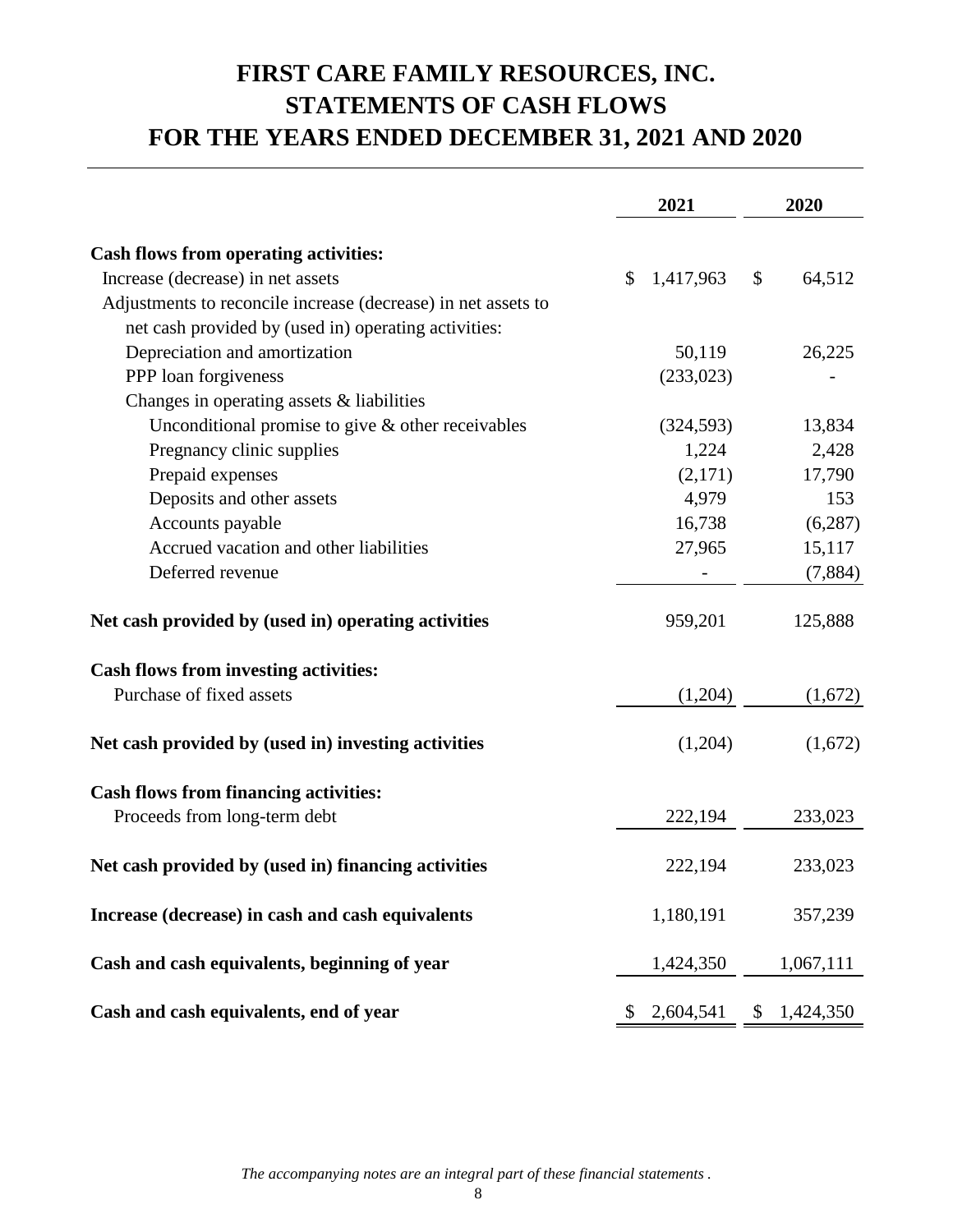## **NOTE A – SIGNIFICANT ACCOUNTING POLICIES**

#### *Nature of activities*

First Care Family Resources, Inc. (First Care) is a faith and community-based educational and health and welfare organization serving Palm Beach County, Florida. Its principal mission is to offer counseling and other assistance to women through the operation of pregnancy medical clinics.

First Care's mission is carried out by the operation of women's health clinics under the brand name of 'Palm Beach Women's Clinic'. Client services include programs designed to assist women in confronting and dealing with the physical, emotional, economic and social issues associated with pregnancy by offering counseling, pregnancy tests, sonograms, STI testing and treatment, infant and maternity clothing, baby food, infant formula and other goods and services to women in need.

First Care is managed by a full-time professional staff under the oversight and direction of a volunteer Board of Directors (the Board or Board of Directors). It vigorously enforces its policy to provide services to those in need regardless of the client's ability to pay. Accordingly, First Care is significantly dependent upon gifts and charitable contributions to assist in subsidizing nonrevenue-producing services.

#### *Basis of accounting*

First Care's financial statements are prepared on the accrual basis of accounting and in accordance with the provisions of Financial Accounting Standards Board (FASB) Accounting Standards Codification (ASC) Topic 958, *Not-for-Profit Entities*.

#### *Basis of presentation*

First Care records unconditional promises to give (pledges) as contributions at fair value at the date the promises are received or made and distinguishes between promises received for each net asset category in accordance with donor restrictions, if any.

Net assets and revenue, expenses, gains and losses are classified as net assets with donor restrictions and net assets without donor restrictions based on the existence or absence, respectively, of donor-imposed restrictions. Accordingly, net assets of the First Care and changes therein are classified as follows:

**Net assets without donor restrictions** – Net assets either not restricted by donors or the donorimposed restrictions have expired.

**Net assets with donor restrictions** – Net assets subject to donor-imposed stipulations that may or will be met either by actions of First Care or the passage of time and net assets subject to donorimposed stipulations to be maintained permanently by First Care. Generally, the donors of these assets permit First Care to use all or part of the earnings on related investments for general or specific purposes.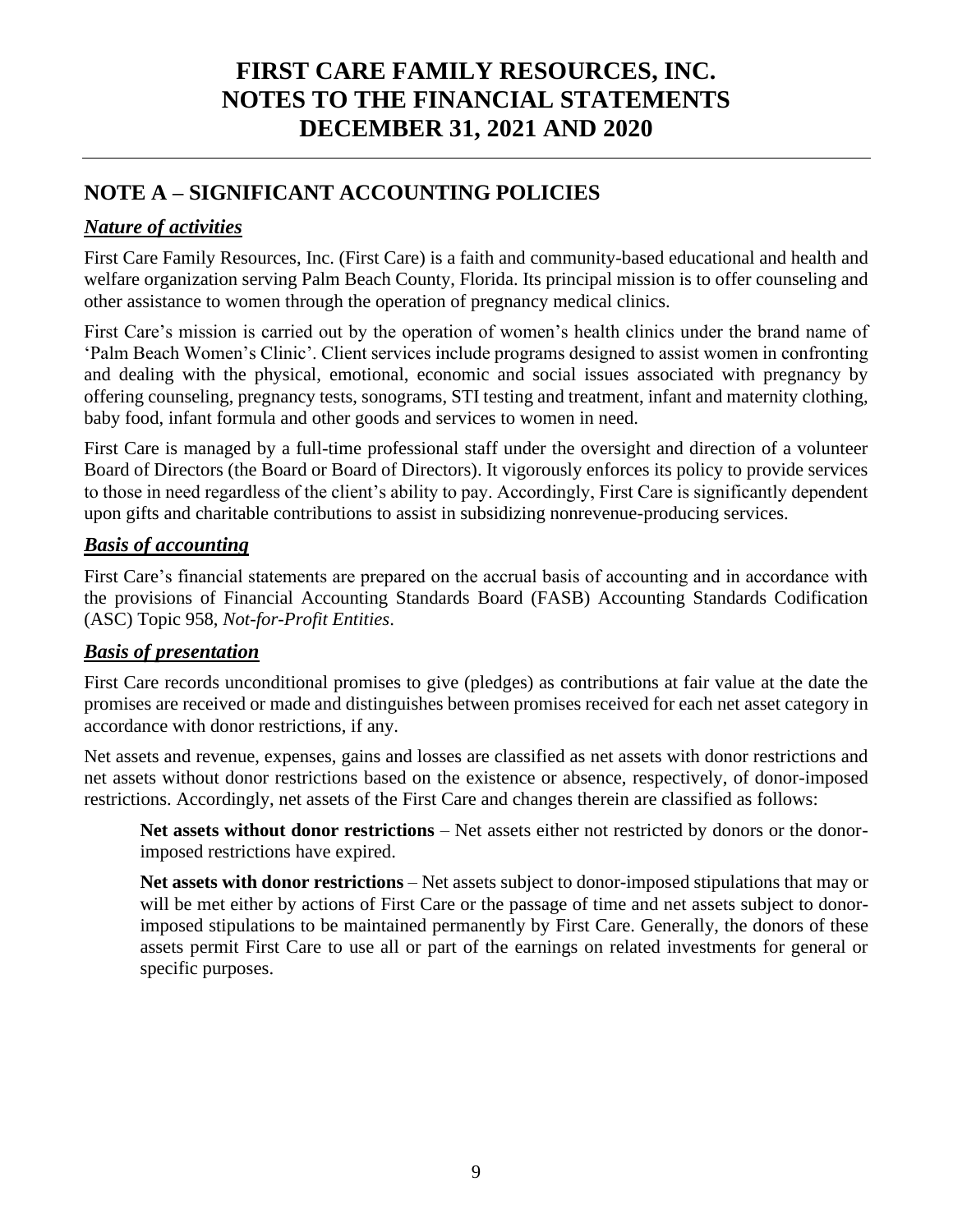# **NOTE A – SIGNIFICANT ACCOUNTING POLICIES (CONTINUED)**

### *Use of Estimates*

The preparation of financial statements in conformity with generally accepted accounting principles requires management to make certain estimates and assumptions that affect the reported amounts of assets and liabilities and disclosure of contingent assets and liabilities at the date of the financial statements and the reported amounts of revenues and expenses during the reporting period. The use of estimates includes, but are not limited to, amounts earned in the reporting period under grant contracts, the estimated value of in-kind services, the allocation of expenses among program and support categories, and useful lives of depreciable assets. Actual results could differ from those estimates.

#### *Cash and cash equivalents*

Cash and cash equivalents consist of non-interest-bearing demand deposit accounts and interest-bearing money market accounts. Cash equivalents are short term investments with a maturity date of three months or less from the date of purchase. The concentration of credit risk associated with cash and cash equivalents is considered low due to the credit quality of the financial institutions and the immediate availability of these financial instruments.

#### *Pregnancy clinic supplies*

Infant and maternity clothing, diapers, baby beds and bedding accessories, strollers, nonperishable food and other items on hand at year-end are valued at cost for items purchased and at estimated fair value for donated goods. Inventory items are not resalable. Items are held for distribution to needy persons and their families.

### *Property and equipment*

Property and equipment is stated at cost, if purchased, or if acquired by contribution, at estimated fair value on the date of contribution. Depreciation is provided for using the straight-line method over the five to ten year estimated useful lives of the assets. Office, computers and medical equipment are generally assigned an estimated useful life of 5-years; office furniture is assigned a useful life of 7-years; and leasehold improvements are generally amortized over a 10-year period. Expenditures for furniture and equipment costing \$1,000 or more are capitalized; lesser amounts are expensed.

### *Board designated net assets*

The Board of Directors established an operating reserve with the objective of setting aside funds to be drawn upon in the event of financial distress or immediate liquidity need. The operating reserve balance totaled \$239,975 and \$239,975 at December 31, 2021 and 2020, respectively. The funds may be released from designation by majority vote of the Board of Directors' Finance Committee with notification to the entire Board.

#### *Compensated Absences*

First Care compensates its employees for designated holidays, vacation and sick time. The amount accrued as of December 31, 2021 and 2020 is \$33,928 and \$35,555, respectively.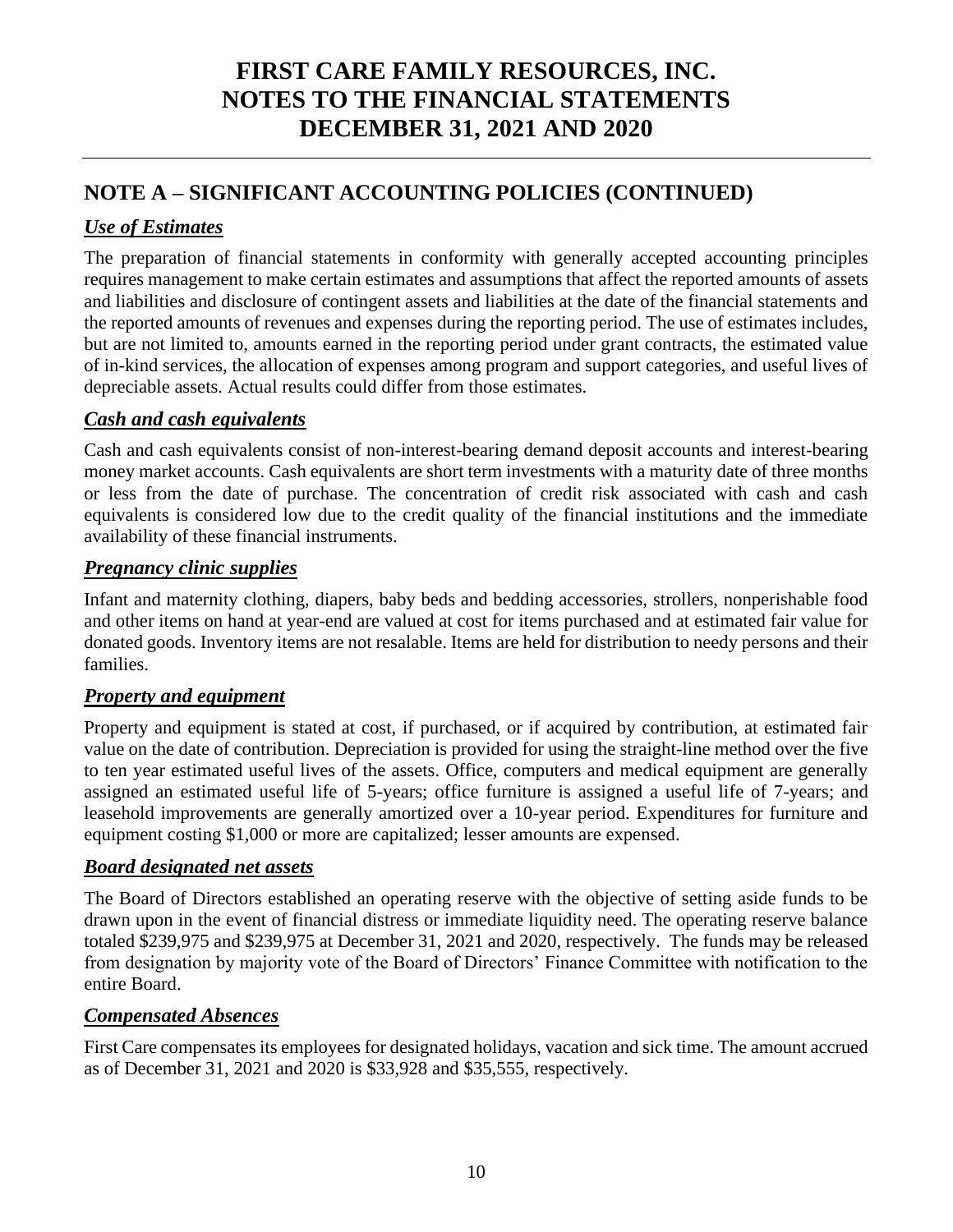### **NOTE A – SIGNIFICANT ACCOUNTING POLICIES (CONTINUED)**

#### *Fair value of financial instruments*

The carrying values of cash and cash equivalents, unconditional promise to give, accounts payable, and accrued vacation and other liabilities are reflected in the financial statements at fair value because, in management's opinion, the short maturity of these financial instruments is equal to the price that would be received to sell the assets or paid to transfer the liabilities in an orderly transaction between market participants at the measurement date.

#### *Revenue recognition*

Financial support is provided by private sector grants, public donations and gifts. Private grants and public contributions are recognized when received or when a donor or grantor makes an unconditional promise to give. Donor pledges are considered intent to give rather than an unconditional promise to give. Accordingly, pledges are not recognized as support at the time of the pledge. Contributions that contain donor stipulations that limit the use of an asset for specific purposes or designates the support for future periods, are reported as an increase in net assets with donor restrictions and net assets without donor restrictions depending upon the nature of the restriction. When a donor restriction expires, that is, when a stipulation time restriction ends or a purpose restriction is accomplished; net assets with donor restrictions are reclassified and reported in the statements of activities as net assets released from restrictions. Donor contributions whose restrictions are met in the same reporting period are reported as unrestricted support.

Contributions of long-lived assets (e.g., property and equipment) or contributions that the donor requires to be used to acquire long-lived assets are reported as net assets with donor restrictions. First Care reflects the expiration of the donor-imposed restriction when long-lived assets have been placed in service, at which time net assets with donor restrictions are reclassified to net assets without donor restrictions and reported in the statement of activities as net assets released from restrictions.

#### *Contributed services and goods*

Donated services that create or enhance a non-financial asset or that require specialized skills and are provided by individuals possessing those skills, and would typically need to be purchased if not provided by donation, are recorded as in-kind service income and in-kind expense at their respective fair value in the period received. Services donated by volunteers that do not meet those criteria are not recorded as inkind services. Donated goods and supplies are recorded at their fair value when received.

#### *Functional classification of expenses*

In the accompanying statements of activities, expenses have been reported by their functional classification, a method of grouping expenses according to the purpose for which they were incurred. The primary functional classifications are program services and supporting activities. Program services are the activities that result in services being provided to members that fulfill the purposes or mission for which First Care exists. Supporting activities are all activities of organizations other than program services and are included in the financial statements as management and general expenses and fundraising expenses. Expenses are recorded in the period in which the obligation is incurred. Expenses are charges directly to program services or support activities based on specific identification, when possible. Indirect expenses are allocated among the programs and support categories based on the level of benefit received as measured by personnel time and facility usage associated with the activity or function.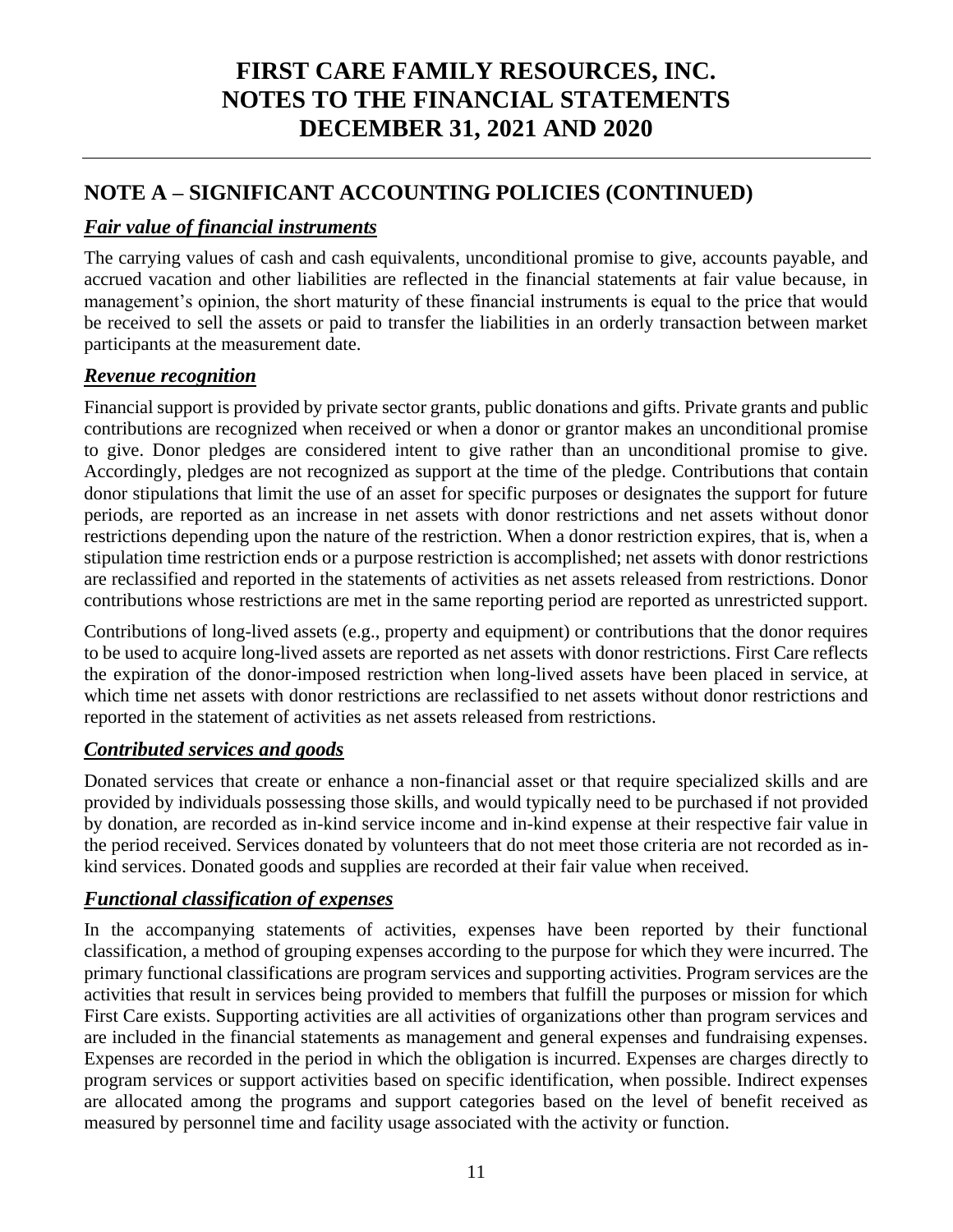### **NOTE A – SIGNIFICANT ACCOUNTING POLICIES (CONTINUED)**

### *Functional classification of expenses (continued)*

#### *Income taxes*

First Care is a tax-exempt, not-for-profit corporation under Internal Revenue Code (IRC) Section 501I (3). Accordingly, no provision for income taxes has been made in the accompanying financial statements. The Internal Revenue Service notified First Care by letter dated April 12, 1984, that its governing documents and plan of operations were designed in accordance with section 501I(3) of the Internal Revenue Code (the Code)

Accounting principles generally accepted in the United States of America require management to evaluate tax positions taken by First Care and recognize a tax liability if First Care has taken an uncertain position that more than likely would not be substantiated upon examination by the tax authorities. Management monitors the on-going financial and functional activities undertaken by First Care for compliance with its exempt status requirements and has concluded that for the tax reporting periods ended December 31, 2021 and 2020, there were no uncertain positions taken or expected to be taken that would require recognition of a liability or disclosure in the financial statements. First Care is no longer subject to income tax examinations for years prior to 2017.

#### *Recent Accounting Pronouncements*

The FASB has issued the following accounting standards updates that may affect First Care in future years. Management is evaluating the effects, if any, of the following updates:

- ASU 2016-09, *Leases,* will be effective for First Care for the year ending December 31, 2022 and must be adopted using a modified retrospective method. ASU 2016-02 generally requires lessees to recognize assets and liabilities arising from leases on the statements of financial position.
- ASU 2020-07, *Presentation and Disclosures by Not-for-Profit Entities for Contributed Nonfinancial Assets*, will be effective for the year ending December 31, 2022. ASU 2020-07 seeks to increase the transparency of contributed nonfinancial assets for not-for-profit entities through enhancements to presentation and disclosure.

# **NOTE B – UNCONDITIONAL PROMISES TO GIVE**

Unconditional promises to give are recorded as receivables and support when received or promised. These contributions are considered unconditional promises to give which is a promise to give that depends only on the passage of time or demand by the promise for performance. Unconditional promises to give that are due beyond one year have been measured using the net present value of future cash flows based on a discount rate of 3%. For the year ended December 31, 2021 no discount for future payments has been recorded as the calculated amount was immaterial. The allowance for uncollectible pledges is based on management's estimate of uncollectible amounts in the future. As of December 31, 2021 and 2020, management determined no allowance for uncollectible pledges was needed.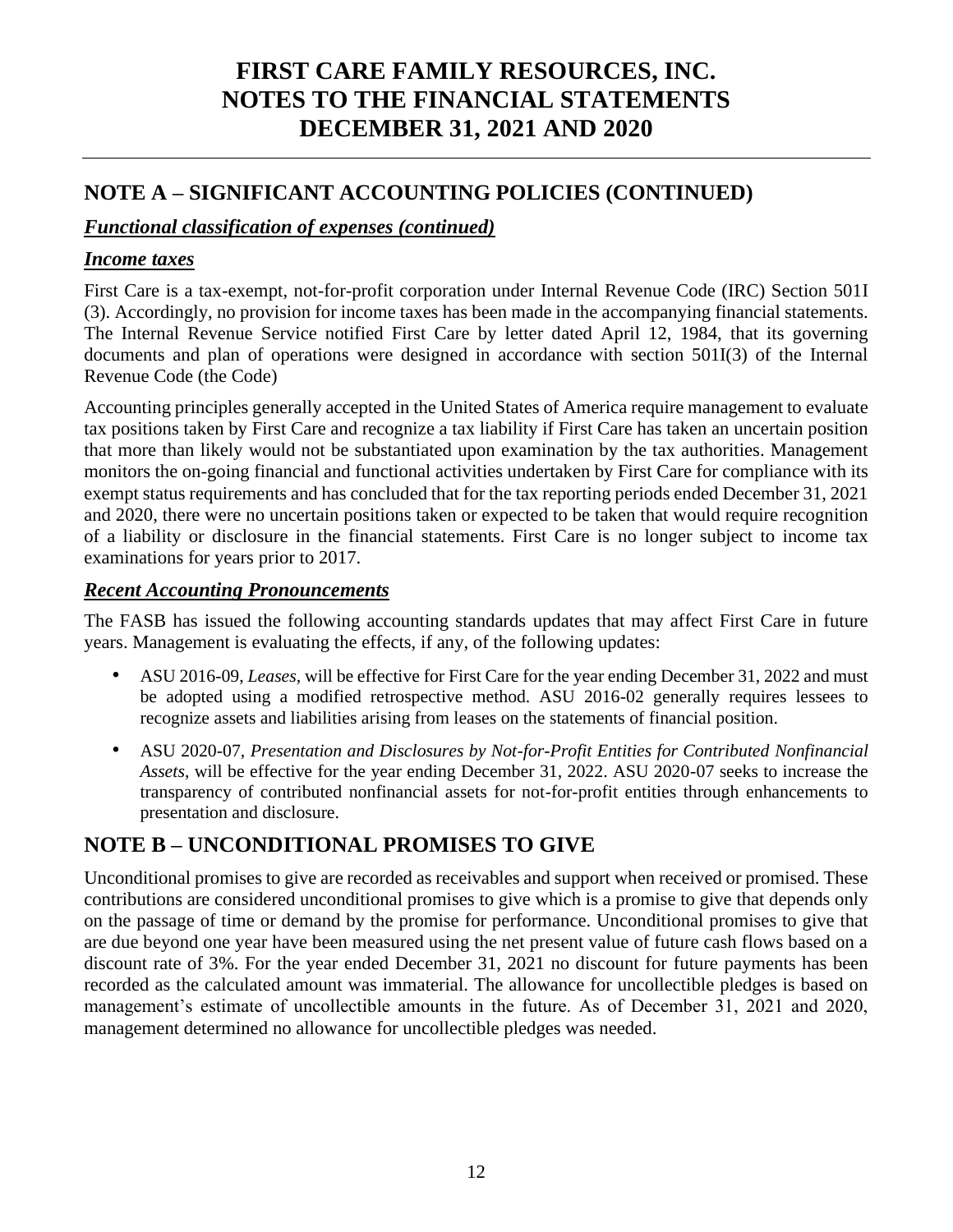### **NOTE B – UNCONDITIONAL PROMISES TO GIVE (CONTINUED)**

Unconditional promises to give at December 31, 2021 and 2020 were as follows:

|                                                      |  |         | 2020 |         |
|------------------------------------------------------|--|---------|------|---------|
| Unconditional promises to give, net                  |  | 318,021 | S    | 253,000 |
| Unconditional promises to give due within one year   |  | 318,021 | \$   | 203,000 |
| Unconditional promises to give due in one-five years |  |         |      | 50,000  |
|                                                      |  | 318,021 | \$   | 253,000 |

### **NOTE C – EMPLOYEE RETENTION CREDIT**

During the year the organization computed and recognized \$259,727 in payroll expenses under the Employee Retention Credit (ERC) government program established by the Coronavirus Aid, Relief, and Economic Security (CARES) Act. Claims made under the CARES Act may also be subject to retroactive audit and review. There can be no assurance that regulatory authorities will not challenge the Organization's claim to the ERC, and it is not possible to determine the impact (if any) this would have upon the Organization. In April 2022, subsequent to the year end, the organization received a credit for the full amount of \$259,727 from the US Treasury Department, representing the Employee Retention Credit claimed.

### **NOTE D– PROPERTY AND EQUIPMENT**

Property and equipment consist of the following at December 31, 2021 and 2020:

|                                | 2021         | 2020         |
|--------------------------------|--------------|--------------|
|                                |              |              |
| Leasehold improvements         | \$<br>71,531 | \$<br>77,863 |
| Office and computer equipment  | 53,586       | 37,501       |
| Medical equipment              | 113,257      | 130,679      |
| Office furniture               | 18,548       | 18,548       |
|                                | 256,922      | 264,591      |
| Less: Accumulated depreciation | (178, 639)   | (137, 393)   |
| Property and equipment, net    | 78,283       | 127,198      |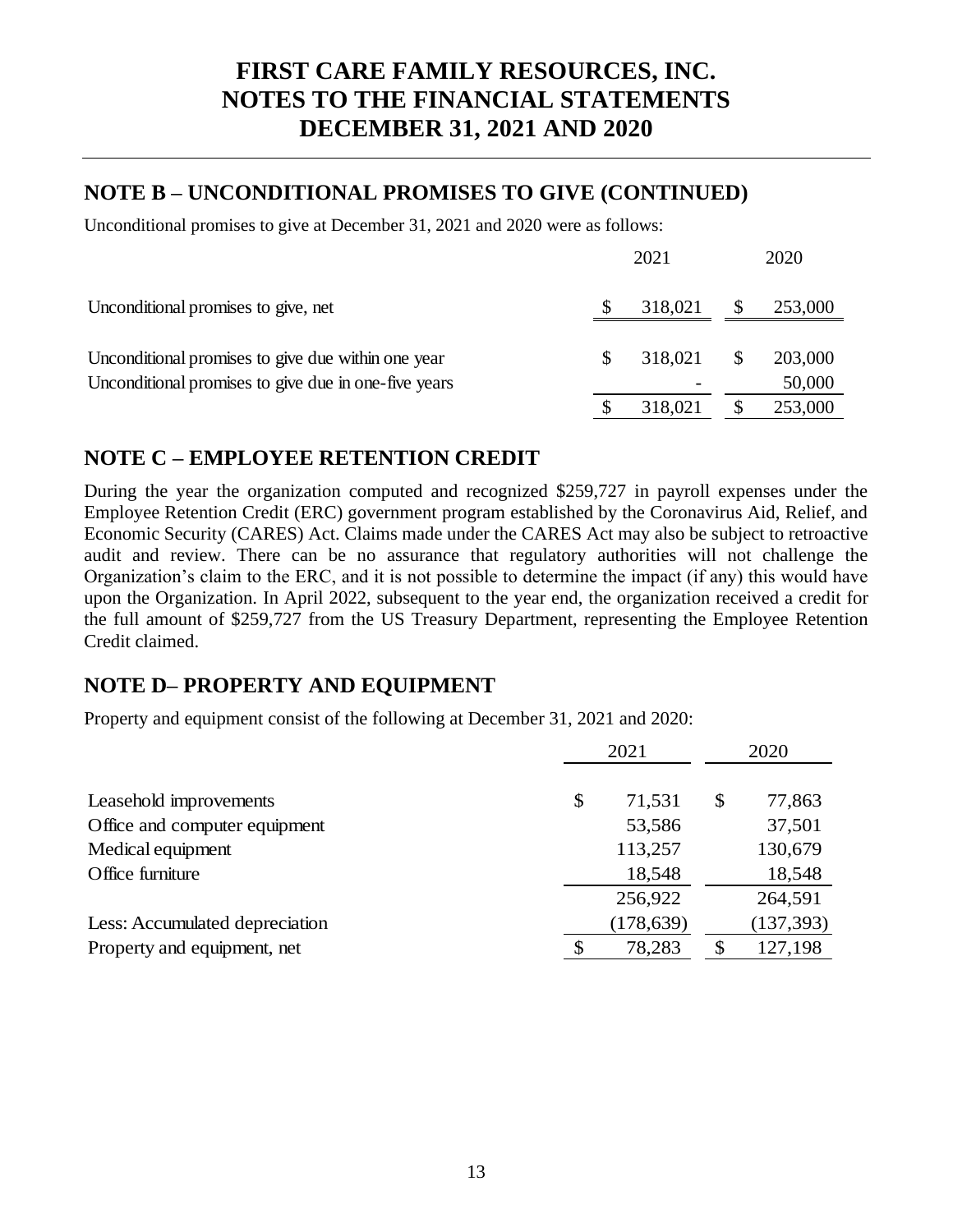### **NOTE E – LONG TERM DEBT – PPP LOANS**

In 2020, First Care applied for and was approved for a \$231,400 loan under the Paycheck Protection Program (PPP loan) created as part of the relief efforts related to COVID-19 and administered by the Small Business Administration. The PPP loan accrues interest at 1%, but payments are not required to begin for six months after the funding of the PPP loan. First Care was eligible for PPP loan forgiveness of up to 100% of the PPP loan, upon meeting certain requirements. The PPP loan was uncollateralized and was fully guaranteed by the Federal government. On June 15, 2021 First Care received notice from the Small Business Administration (SBA) that 100% of the PPP loan has been forgiven. At the time of the notice, the outstanding principal balance was \$231,400 and interest was \$2,713.

On March 12, 2021, First Care received a second draw from Paycheck Protection Program (PPP loan) of \$220,440. This PPP loan accrues interest at 1%, but payments are not required to begin for six months after the funding of the PPP loan. First Care is eligible for PPP loan forgiveness of up to 100% of the PPP loan, upon meeting certain requirements. The PPP loan is uncollateralized and is fully guaranteed by the Federal government. At December 31, 2021, the outstanding principal balance was \$220,440 and accrued interest was \$1,754. Subsequent to the year ended December 31, 2021, First Care received notice from the Small Business Administration (SBA) that 100% of this PPP loan has been forgiven. As of December 31, 2021, the outstanding balance was \$222,194 and is included in long term debt, net of current portion on the statement of financial position.

### **NOTE F – IN-KIND CONTRIBUTIONS**

First Care receives the majority of baby and maternity supplies from individuals and churches, which are recorded as in-kind support at estimated fair value. In accordance with the accounting policies set forth in Note A, the estimated fair value of the donated services rendered by nurses and other medical professionals and the rental value of donated facilities are recorded as in-kind support and expense in the accompanying statements of activities. Furthermore, the receipt of donated equipment or the purchase of equipment at a price significantly below its current value is also recorded as in-kind support.

In-kind support for the years ended December 31, 2021 and 2020 consisted of:

|                             | 2021 |        |  | 2020   |
|-----------------------------|------|--------|--|--------|
| Baby and maternity supplies | \$   | 2,129  |  | 7,927  |
| Equipment and supplies      |      | 9,040  |  |        |
| Volunteer professionals     |      | 1,546  |  | 6,989  |
|                             |      | 12,715 |  | 14,916 |

Volunteer time that did not meet the criteria for recognition in the accompanying financial statements totaled 798 and 987 hours for the years ended December 31, 2021 and 2020 having an estimated fair value of \$22,775 and \$26,860, respectively.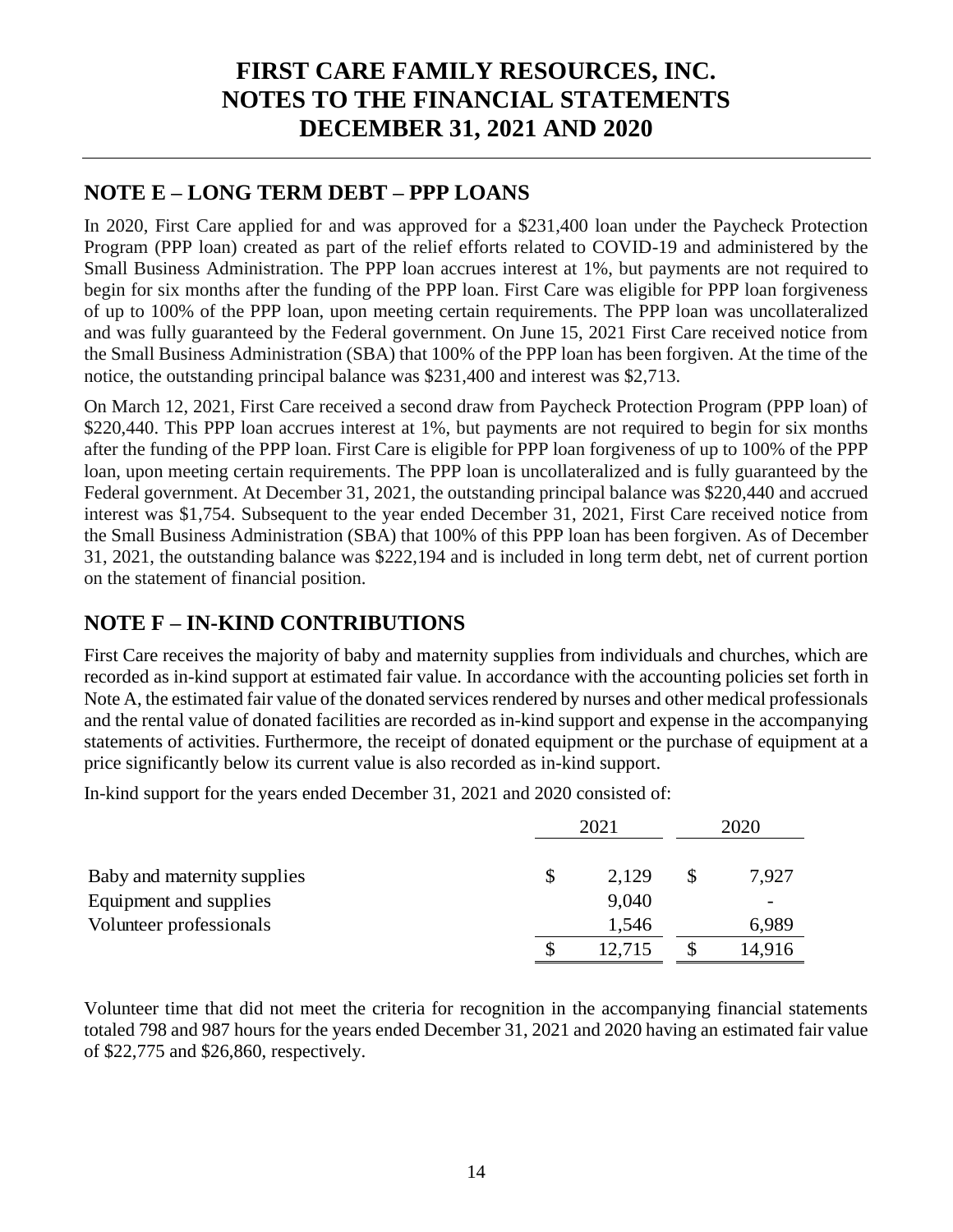### **NOTE G – NET ASSETS WITH DONOR RESTRICTIONS**

Net assets with donor restrictions consisted of the following at December 31, 2021 and 2020:

|                              | December 31, |        |               |       |          | December 31, |              |
|------------------------------|--------------|--------|---------------|-------|----------|--------------|--------------|
|                              |              | 2020   | Contributions |       | Released |              | 2021         |
|                              |              |        |               |       |          |              |              |
| Baby closets                 | \$           | 98     | \$            |       | \$       | (98)         | \$           |
| Boca Raton RV/clinic         |              | 309    |               | 1,900 |          | (2,209)      |              |
| Natural childbirth education |              | 420    |               |       |          |              | 420          |
| Johanna Jurado Memorial Fund |              | 29,165 |               | 2,050 |          | (9,751)      | 21,464       |
| <b>Empowerment Fund</b>      |              | 31,719 |               |       |          | (31,719)     |              |
| Light & Hope Project         |              | 209    |               |       |          |              | 209          |
| Benevolence                  |              |        |               | 2,425 |          | (2,425)      |              |
| Jamaica PRC                  |              |        |               | 1,476 |          | (1, 476)     |              |
| Outreach                     |              |        |               |       |          |              |              |
|                              |              | 61,920 | \$            | 7,851 | \$       | (47, 678)    | \$<br>22,093 |

|                              | December 31, |               |                          |          |           |      | December 31, |
|------------------------------|--------------|---------------|--------------------------|----------|-----------|------|--------------|
|                              | 2019         | Contributions |                          | Released |           | 2020 |              |
|                              |              |               |                          |          |           |      |              |
| Baby closets                 | \$<br>98     | \$            |                          | \$       |           | \$   | 98           |
| Boca Raton RV/clinic         | 1,293        |               | 1,100                    |          | (2,084)   |      | 309          |
| Natural childbirth education | 420          |               | $\overline{\phantom{a}}$ |          |           |      | 420          |
| Johanna Jurado Memorial Fund | 30,616       |               | 1,800                    |          | (3,251)   |      | 29,165       |
| <b>Empowerment Fund</b>      | 95,405       |               | $\overline{\phantom{a}}$ |          | (63, 686) |      | 31,719       |
| Light & Hope Project         |              |               | 209                      |          |           |      | 209          |
| Outreach                     | 25,458       |               |                          |          | (25, 458) |      |              |
|                              | 153,290      | \$            | 3,109                    | S        | (94, 479) | \$   | 61,920       |

### **NOTE H – CONCENTRATIONS OF CREDIT RISK**

Financial instruments which potentially subject First Care to concentrations of credit risk consist principally of cash and cash equivalents. First Care maintains its cash and cash equivalents in various bank deposit accounts which, at times, may exceed federally insured limits. First Care has not experienced any losses in such accounts.

As of December 31, 2021, 93% of unconditional promises to give are due from four (4) donors, management believes the unconditional promises to give to be fully collectible.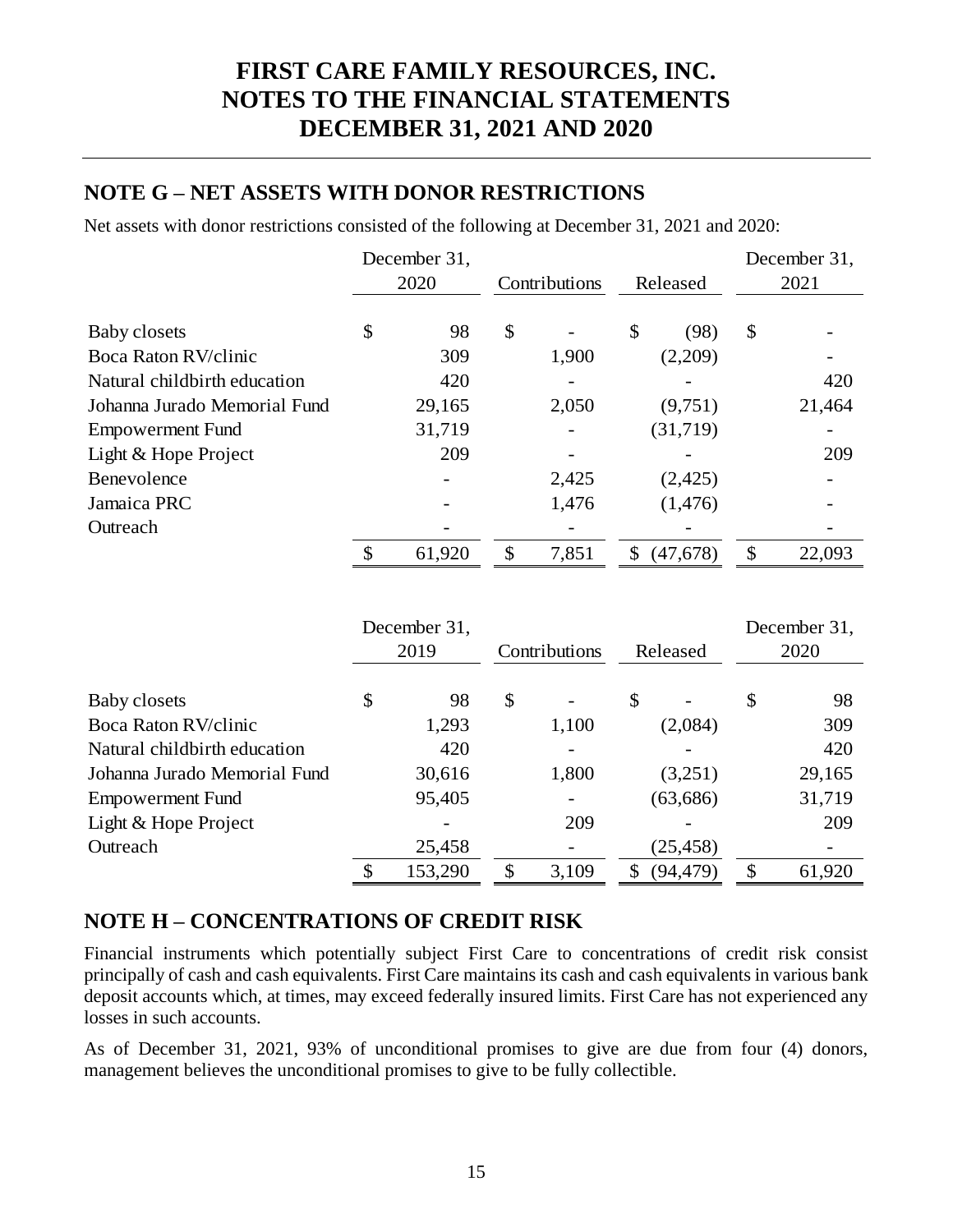### **NOTE I – RETIREMENT PLAN**

First Care maintains a SIMPLE IRA plan under Code Section 408(p). Under the plan, employees are able to contribute up to the maximum allowed by the Internal Revenue Service. First Care made matching contributions of \$24,641 and \$20,699 for the years ended December 31, 2021 and 2020, respectively.

### **NOTE J – LEASE COMMITMENTS**

First Care operates its administrative offices and its pregnancy clinics in leased facilities under operating lease arrangements. For the year ended December 31, 2021, facility lease expense totaled \$279,500. During the February 4<sup>th</sup> 2021 Board of Directors meeting, it was announced that the lease for its Lake Worth location won't be renewed beyond the current end date of 4/30/2022.

Future minimum annual lease payments for the administrative office and clinics for the remaining terms of the leases in effect at December 31, 2021 are as follows:

| 212,851     |
|-------------|
| 202,284     |
| 206,541     |
| 211,015     |
| 215,392     |
| \$1,048,083 |
|             |

### **NOTE K – LIQUIDITY**

The following reflects First Care's financial assets as of December 31, 2021 and 2020, reduced by amounts not available for general expenditures within one year of the statement of financial position date.

|                                                                                                                                                        | 2021                   | 2020                   |
|--------------------------------------------------------------------------------------------------------------------------------------------------------|------------------------|------------------------|
| Financial assets:                                                                                                                                      |                        |                        |
| Cash and cash equivalents                                                                                                                              | \$2,604,541            | \$1,424,350            |
| Unconditional promises to give                                                                                                                         | 318,052                | 253,186                |
| Total Financial assets, at year-end                                                                                                                    | 2,922,593              | 1,677,536              |
| Less those unavailable for general expenditures within<br>one year due to:<br>Donor restricted<br>Board designated reserves for future liquidity needs | (22,093)<br>(239, 975) | (61,920)<br>(239, 975) |
| Financial assets available to meet cash needs for general<br>expenditures within one year                                                              | \$2,660,525            | \$1,375,641            |